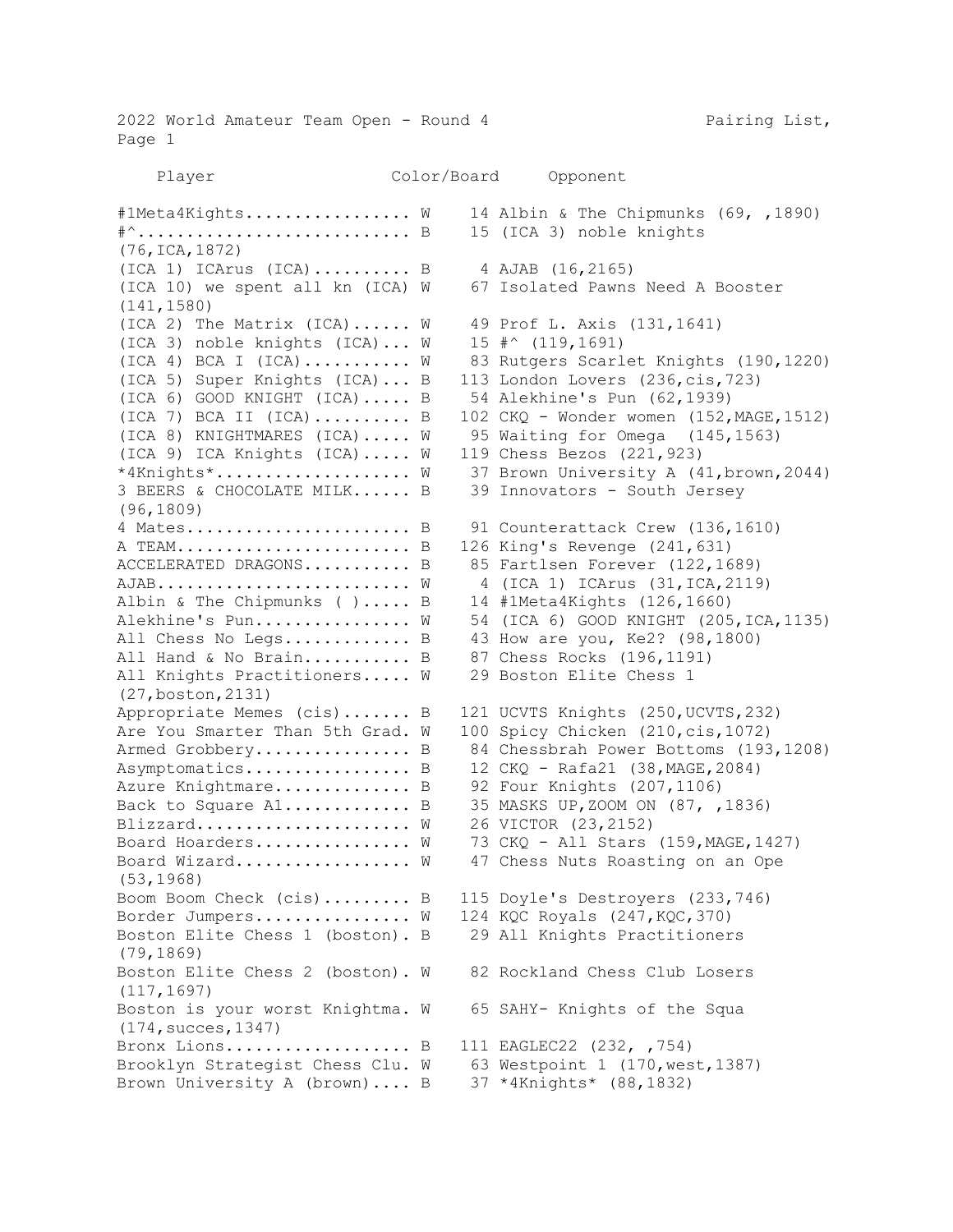Brown University B (brown).... W 112 CKQ - Lightning theives (234,MAGE,731) CARUANA VIRUS................. B 44 LI Kingsmen (50,1989) Caruanicron Variant........... B 52 Russian Mafia (60,1943) Chaturanga.................... B 60 NYCA Team C (195,nyca,1199) Check, Please!................ B 98 Missing Zo (148,1549)  $Check-file-A.\n......\n...B$  77  $ChessNyc3 (176, NYCHE, 1337)$ Chess Bezos................... B 119 (ICA 9) ICA Knights (240,ICA,635) Chess in the Hood  $5$ ........... W 45 en passants  $(51, 1985)$ Chess Middle..................... B 109 Masked Maters (165,1413) Chess Nuts Roasting on an Ope. B 47 Board Wizard (101,1789) Chess Rocks...................  $W$  87 All Hand & No Brain (129,1654) CHESSAHOLICS #1 (WOJO)........ B 86 Midwood Elite (194,1207) Chessaholics 2 (WOJO)......... B 96 Rookie Four (Re4) (146,1561) Chessbrah Power Bottoms....... W 84 Armed Grobbery (121,1689) Chessin Out ( )............... B 13 Omipawns (124,1672) ChessNyc1 (NYCHE)........... W 10 CKQ-LAST STAND (103, MAGE, 1787) ChessNyc2 (NYCHE)............ W 17 Wintry Knights (1,2197) ChessNyc3 (NYCHE)............ W 77 Check-file-A (89,1829) ChessNyc4 (NYCHE)............. B 106 Scarsdale Old Fox (160,1427)  $CKQ - A$  team  $(MAGE)$ .......... W 61 Ersatz Wildebeasts  $(111,1736)$ CKQ - All Stars (MAGE)........ B 73 Board Hoarders (242,627) CKQ - Expendables (MAGE)...... W 62 French Variants (127,1659) CKQ - Fantastic four (MAGE)... W 8 Hou's Your Daddy? (17,2164) CKQ - Four knights (MAGE)..... W 70 Club Degenerates (155,1459) CKQ - Future GM's (MAGE)...... B 99 H Potter - Prisoner of Mask (223,HARRY,868) CKQ - Griffindors (MAGE)...... B 107 Myrtle Magic (161,1425) CKQ - Jersey boys (MAGE)...... B 69 Knights Out (144,1565) CKQ - Lightning theives (MAGE) B 112 Brown University B (169,brown,1388) CKQ - Rafa21 (MAGE)........... W 12 Asymptomatics (95,1810) CKQ - Stormtroopers (MAGE).... B 58 Four Knights in Quarantine (68,1896)  $CKQ$  - Wonder women (MAGE)..... W 102 (ICA 7) BCA II (212, ICA, 1020) CKQ-LAST STAND (MAGE)......... B 10 ChessNyc1 (28,NYCHE, 2129) Club Degenerates.............. B 70 CKQ - Four knights (218, MAGE, 953) Cornell Team A (cornel)....... B 33 Kryptoknights (83,1857) Cornell Team C (cornel)....... W 66 What's Your Team Name (175,1347) Cornell Team D (cornel)....... B 74 WILD HORSES (2,2194) Corona Exchange Variation..... B 1 Tactical Shots (4,2192) Counterattack Crew............ W 91 4 Mates (204,1149) Covid Attack, Omicron Variati. B 9 Sons of Bishops (20,2157) Danger Sam Returns........... W 24 Worse Than Nepo's Man Bun (73,1876) Deep Blue Devils............... B 34 KNIGHTS OF COLUMBIA (85,1847) DeezKnights..................... B 20 Notorious Pawns (8,2188) Destructive Knights and Bisho. B 56 West Orange Knights (171,wocc,1385) Doyle's Destroyers............ W 115 Boom Boom Check (185,cis,1270) Dr. Toad's Chess Trackers..... B 93 Pure Freshman Class (209, cis, 1079) Duda, where's my Carlsen?..... W 21 NYCA Team A (9,nyca,2186) Dynamic Home Creations........ B 122 PatzersPawn (246,514) E 4 Effort.................... B 59 Zzee TD (179,1322)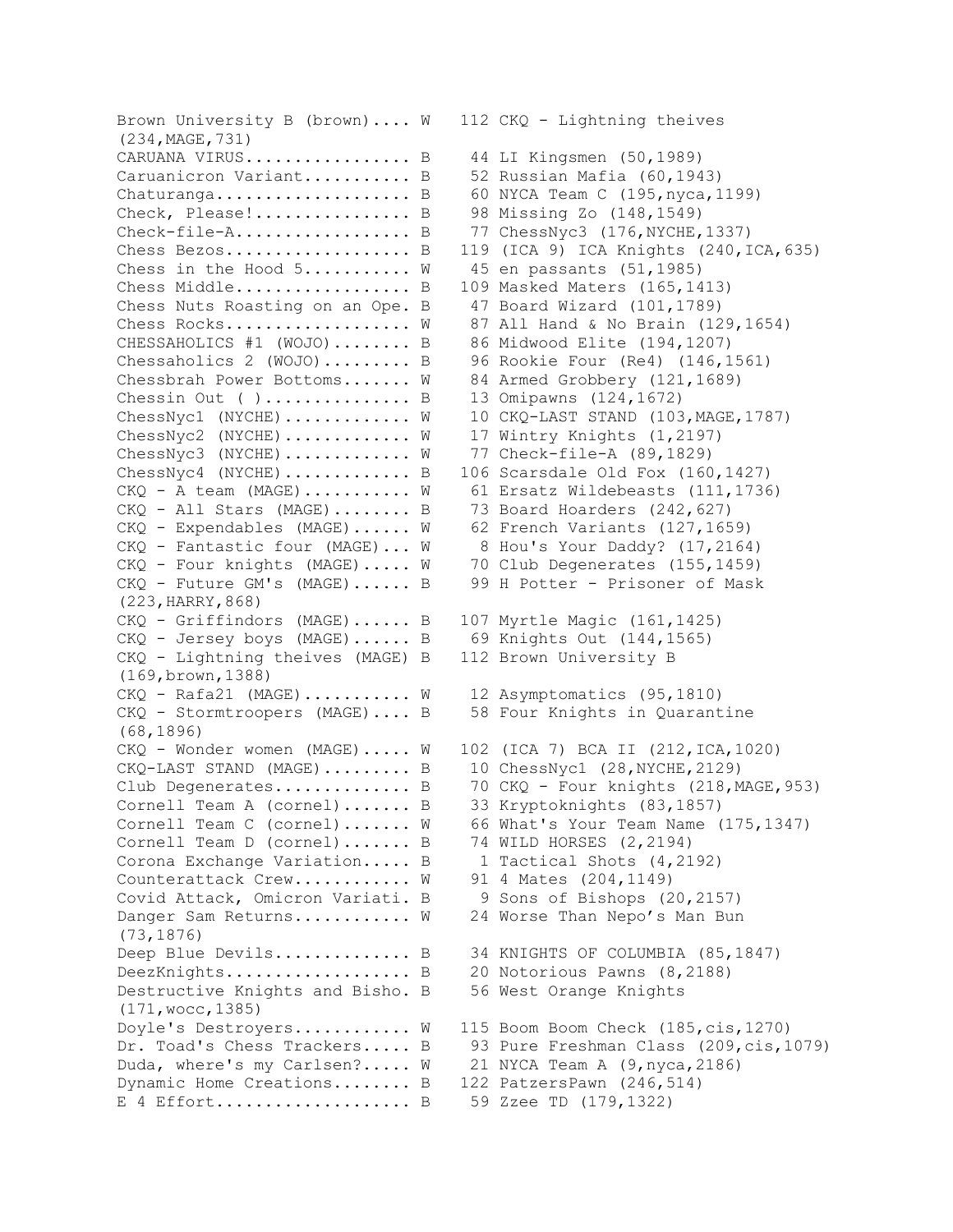EAGLEC22 ( )................ W 111 Bronx Lions (167,1394) (181,KQC,1314) Eastern Tigers............... W 68 SAHY-- The 4 Blunders of (199,succes,1164) En Passant or Checkmate....... W 120 H Potter Goblet of Pfizer (238,HARRY,693) Ersatz Wildebeasts............. B 61 CKQ - A team  $(184, \text{MAGE}, 1275)$ Fighting Inflation by Deflati. B 27 Survivors (25,2147) Finally, we can lose in perso. B 38 Pieces Hittin' (42,2036) Finegold's Chair............. W 108 Imagine Winning (228,824) Flying King.....................  $W$  30 Team That Beat Us (29,2129) Four Knights................. W 92 Azure Knightmare (137,1605) Four Knights in Quarantine.... W 58 CKQ - Stormtroopers (168,MAGE,1393) Four Strong Squares.......... W 71 Navy 2 (253, navy, nnnn) (10,2182) French men don't fou'en mate.. B 94 NYCA Team D (211, nyca, 1054) GILL KNIGHTS.................. W 81 Perpetual Knight Tourists (115,1699) GMs4life...................... B 2 Still Theory (22,2153) Go e4th Unafraid.............. B 28 Team Wu(Pi) (26,2137) Hamilton Chess Club........... B 25 Knightmare5 (18,2162) Hang Your King and Win a Priz. B 88 Weer-A-Pantry (132,1630) (46,2026) High Rising 7'th Rank Pawn.... W 7 Year of the Force (13,2174) Hou's Your Daddy?............. B 8 CKQ - Fantastic four (112,MAGE,1734) How are you, Ke2?............. W 43 All Chess No Legs (49,1994) HydroxychloroKings: 2nd Dose.. W 5 Moderna Chess Openings: Om (19,modern,2161) Hyperactive Dragons........... B 110 LORDS OF THE 64 (230,785) (52,ROCK,1972) ICN........................... W 3 Yoog & Co. (15,2168) Imagine Winning................ B 108 Finegold's Chair (162,1418) Inflation's Finest............ W 11 New Year, New Missed-Takes (33,2097) (213,ICA,1008) Jarrett's Juggernaut.......... B 90 Rock N Rooks (203,1155) John Cena Position............ W 57 Ryatt Squad (164,1417)

East Brunswick Chess Club..... B 79 KQC Knights of the Square Ta en passants......................... B  $45$  Chess in the Hood 5 (106,1778) Fartlsen Forever............. W 85 ACCELERATED DRAGONS (192,1209) Finding Nepo................. W 42 Sacred Heart University (99,1794) Free Max B: The wave.......... B 22 Russian to Push Pawns in Ukra French Variants................ B 62 CKQ - Expendables (197, MAGE, 1168) H Potter - Prisoner of (HARRY) W 99 CKQ - Future GM's (149,MAGE,1548) H Potter Chamber of Su (HARRY) B 64 Knights Who Say NIH (130,1649) H Potter Goblet of Pfi (HARRY) B 120 En Passant or Checkmate (224,849) Her Team...................... B 55 King Arthur and His 3 Knights I KID You Not, We're Gonna Wi. B 46 Losing Nepo - A true clown f Innovators - South Jersey..... W 39 3 BEERS & CHOCOLATE MILK (43,2035) Isolated Pawns Need A Booster. B 67 (ICA 10) we spent all knight Just a team name............. W 36 UCVTS Monarchs (86, UCVTS, 1843) karamelashum...................... B 101 royal academy one (254, royal,nnnn)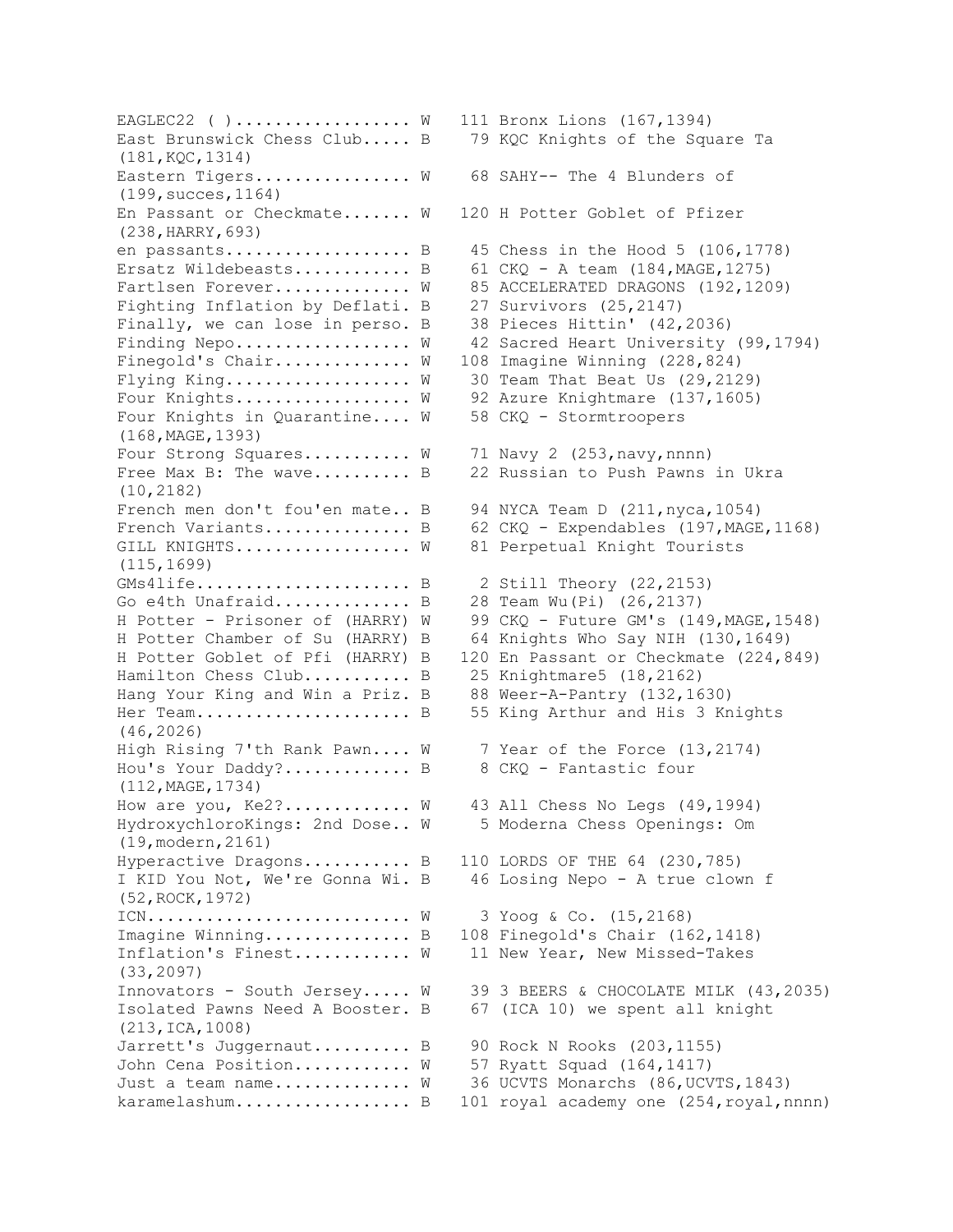King Arthur and His 3 Knights. W 55 Her Team (163,1418) King Fu Masters................ B 6 Knight Riders (90,1825) King me!..................... W 19 Nepomniouchie (7,2188) King's Revenge............... W 126 A TEAM (251,197) Knight Riders................ W 6 King Fu Masters (3,2193) Knightfight.................. W 105 LITTLES GAMBIT (157, ,1443) KNIGHTS OF COLUMBIA.......... W 34 Deep Blue Devils (35,2093) Knights Who Say NIH........... W 64 H Potter Chamber of Surges (172,HARRY,1384) KQC Kings of Chess (KQC)...... W 123 MYRTLE MAYHEM (245,559) KQC Knights of the Squar (KQC) W 79 East Brunswick Chess Club (113,1731) KQC Royals (KQC).............. B 124 Border Jumpers (237,696) KQC Tempo & a Dream (KQC)..... W 40 OLD GUARD (97, ,1803) KxC5................................ B 41 Kasparov the friendly ghost (100,1793) LI Kingsmen.................. W 44 CARUANA VIRUS (102,1789) LITTLES GAMBIT ( )............ B 105 Knightfight (227,825) London Lovers (cis).......... W 113 (ICA 5) Super Knights (178,ICA,1323) (105,1779) Lowerbucks 1.................. B 80 Rain Man (116,1699) Make Your Move............... W 53 PRINCETON CLEMENTINE (61,TIGERS,1942) Masked Maters................ W 109 Chess Middle (229,798) MASKS UP, ZOOM ON ( )......... W 35 Back to Square A1 (37, 2088) Millburn Ninja Empire Chess T. Please Wait Missing Zo.................... W 98 Check, Please! (208,1101) (39,2074) Moderna Defense: Omic (modern) W 51 Pushing Pawns (59,1944) Move C4 Blows.................... B 23 Omi-Chronos  $(12, 2177)$ Navy 1 (navy).................. B 114 royal academy three (252,royal,101) Nepomniouchie.................. B 19 King me! (70,1888) Notorious Pawns............. W 20 DeezKnights (63,1925) NYCA Team A (nyca)............. B 21 Duda, where's my Carlsen? (72,1883) NYCA Team B (nyca)........... W 104 Princess Gambit (215,981) NYCA Team C (nyca)........... W 60 Chaturanga (109,1755)

Kasparov the friendly ghost... W 41 KxC5 (47,2002) Knightmare5....................  $W = 25$  Hamilton Chess Club (74,1874) Knights Out...................  $W = 69$  CKQ - Jersey boys (202, MAGE, 1155) KQC Queens of Chess (KQC)..... B 72 Nepo Played What?? (114,1712) Kryptoknights................ W 33 Cornell Team A (34, cornel, 2096) LORDS OF THE  $64$ .............. W 110 Hyperactive Dragons (166,1409) Losing Nepo - A true cl (ROCK) W 46 I KID You Not, We're Gonna Wi Midwood Elite................ W 86 CHESSAHOLICS #1 (123, WOJO, 1683) Moderna Chess Opening (modern) B 5 HydroxychloroKings: 2nd Dose My Pawn Identifies As A Queen. W 31 YaacAttack Dacha Squad (82,1859) Myrtle Magic................. W 107 CKQ - Griffindors (226, MAGE, 846) MYRTLE MAYHEM..................... B 123 KQC Kings of Chess  $(214, KQC, 1001)$ Navy 2 (navy).................... B 71 Four Strong Squares (158,1438) Nepo Played What??........... W 72 KQC Queens of Chess (186, KQC, 1247) New Year, New Missed-Takes.... B 11 Inflation's Finest (118,1695)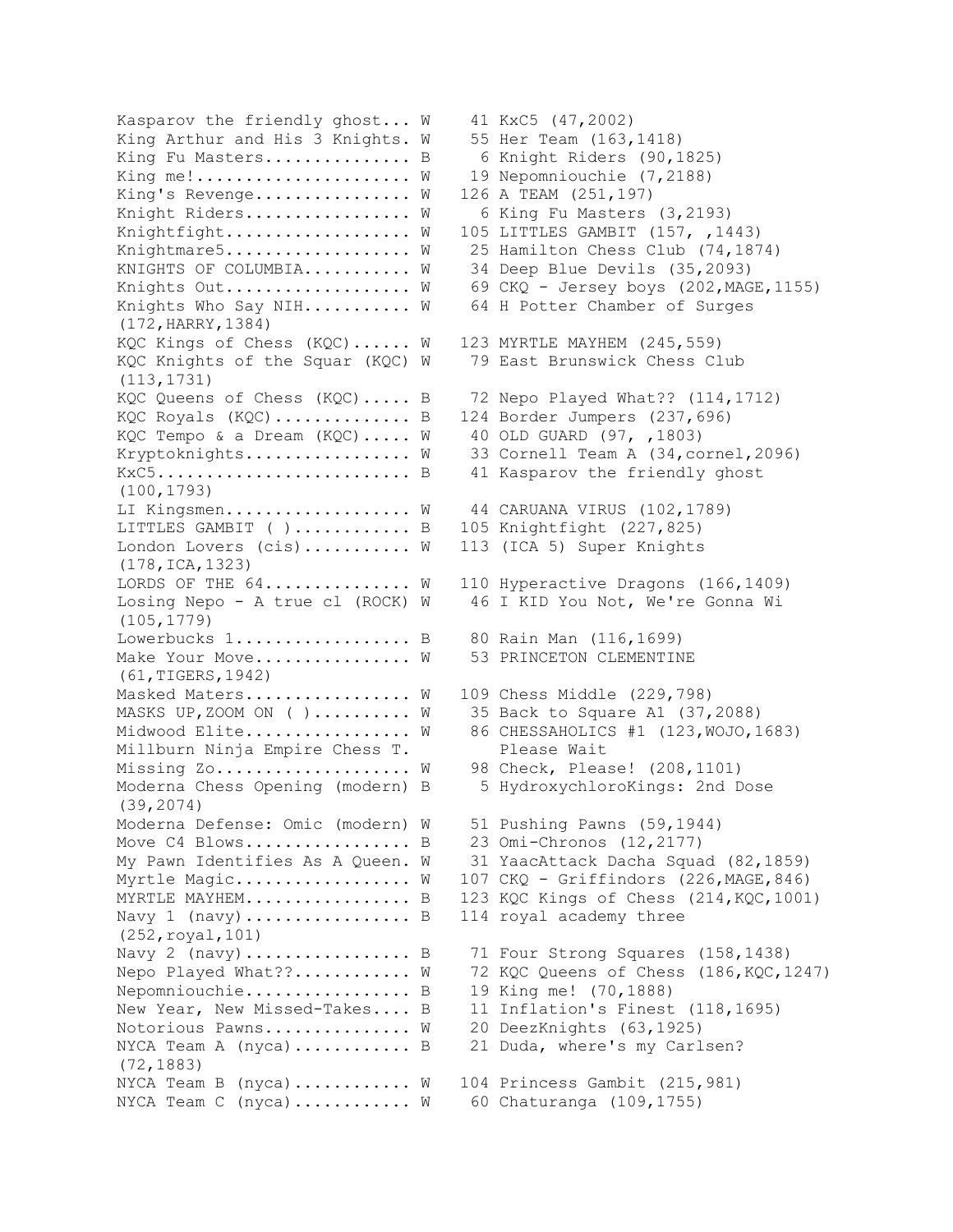NYCA Team D (nyca)........... W 94 French men don't fou'en mate (143,1574) OLD GUARD ( )................... B 40 KQC Tempo & a Dream  $(44, KQC, 2031)$ Omi-Chronos................. W 23 Move C4 Blows (67,1903) Omicron East.................... B 48 Re-U-Knighted (and it feels s (54,1967) Omipawns...................... W 13 Chessin Out (45, ,2030) PatzersPawn................... W 122 Dynamic Home Creations (75,1873) Pawnsylvania.................. W 16 Suffocating Chess Lives (125,1666) Perpetual Knight Tourists..... B 81 GILL KNIGHTS (187,1237) Pieces Hittin'............... W 38 Finally, we can lose in perso (92,1821) Poughkeepsie Chess Club....... W 50 Trophy Wives (57,1948) Princess Gambit................ B 104 NYCA Team B (156,nyca,1445) PRINCETON CLEMENTINE (TIGERS). B 53 Make Your Move (216,961) PRINCETON TANGERINE (TIGERS).. B 18 Terrifying Thrashers (66,1907) Prof L. Axis....................... B  $49$  (ICA 2) The Matrix (56, ICA, 1953) Pure Freshman Class (cis)..... W 93 Dr. Toad's Chess Trackers (139,1588) Pushing Pawns................... B 51 Moderna Defense: Omicron (108,modern,1758) Rain Man.................... W 80 Lowerbucks 1 (188,1234) Re-U-Knighted (and it feels s. W 48 Omicron East (107,1773) Ready's Pawndemic (HARRY)..... W 118 SPAM You (243,622) ROCHESTER 2 (ROCK)............ B 76 She said she was 1800 (173,1357) Rock N Rooks................. W 90 Jarrett's Juggernaut (135,1614) Rockland Chess Club Losers.... B 82 Boston Elite Chess 2 (189,boston,1229) Rookie Four (Re4)............ W 96 Chessaholics 2 (206, WOJO, 1132) royal academy one (royal)..... W 101 karamelashum (151,1525) royal academy three (royal)... W 114 Navy 1 (177,navy,1326) royal academy two (royal)..... B 125 thx4urQueen (239,648) RU PLAYING THIS WEEKE (RUTGER) W 116 SAHY-- Dawn of the Knights (235,succes,727) Russian Mafia................ W 52 Caruanicron Variant (154,1493) Russian to Push Pawns in Ukra. W 22 Free Max B: The wave (65,1914) Rutgers Scarlet Knights....... B 83 (ICA 4) BCA I (120,ICA,1691) Ryatt Squad.......................... B 57 John Cena Position (58,1947) Sacred Heart University....... B 42 Finding Nepo (48,2000) SAHY- Knights of the (succes) B 65 Boston is your worst Knightma (134,1625) SAHY- Material Girls (succes). B 75 Team Dacha (36,dacha,2090) SAHY- Rook-ies of the (succes) W 89 Zugzwang Clan (133,1627) SAHY-- Dawn of the Kn (succes) B 116 RU PLAYING THIS WEEKEND (191,RUTGER,1211) SAHY-- The 4 Blunders (succes) B 68 Eastern Tigers (142,1577) Scarsdale Old Fox............ W 106 ChessNyc4 (217, NYCHE, 956) Sea Pancakes (trcc).......... W 97 Take me back to the Ballroom (147,1555) She said she was  $1800......$ .... W 76 ROCHESTER 2 (71, ROCK, 1886) Sons of Bishops.............. W 9 Covid Attack, Omicron Variati (91,1824) SPAM You...................... B 118 Ready's Pawndemic (219,HARRY,944)